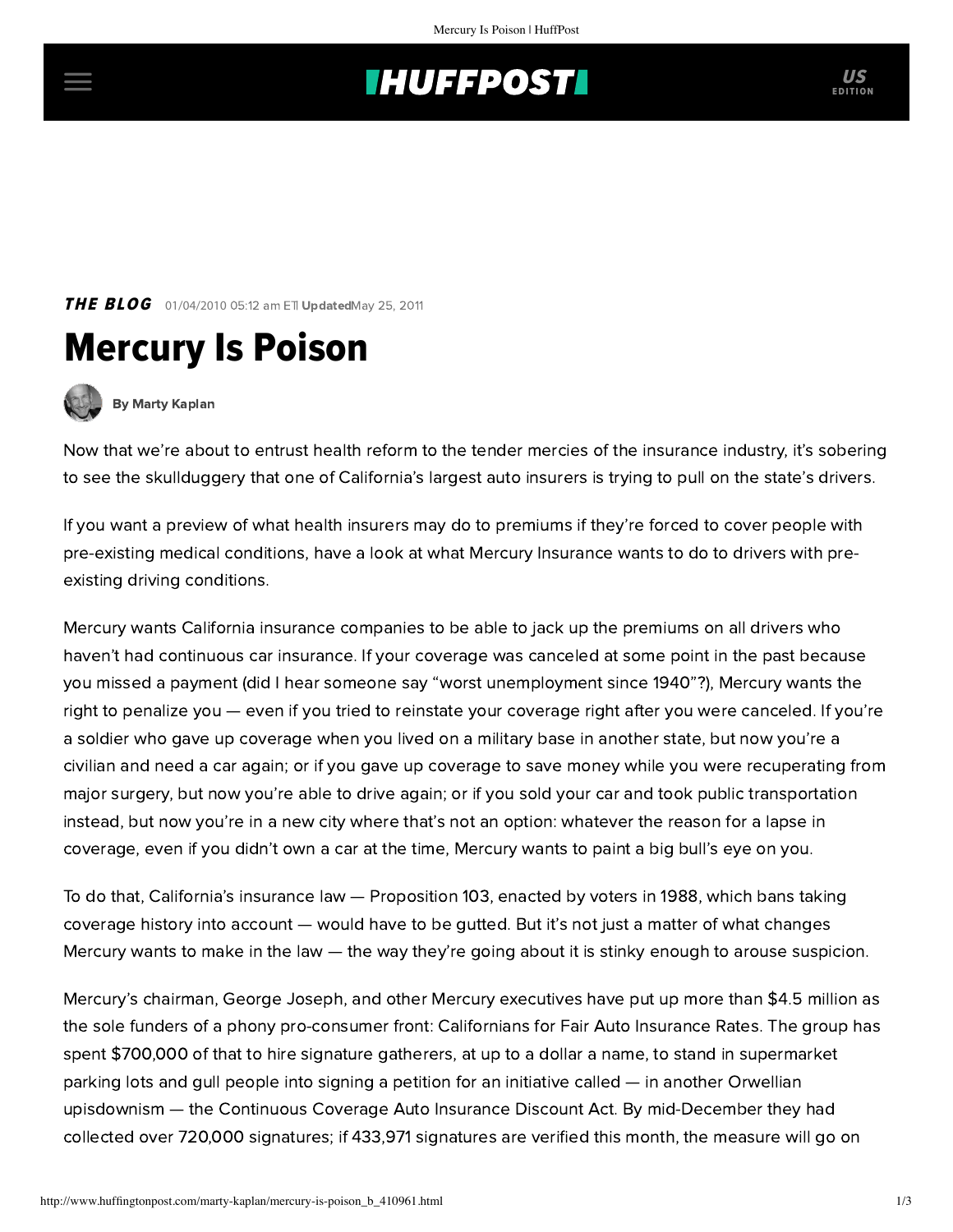## Mercury Is Poison | HuffPost

the June ballot, for which Democratic turnout, in the absence of contested primaries, is expected to be especially low.

In August, the office of Attorney General Jerry Brown wrote a summary of the initiative, a document that voters depend on for unbiased analysis. The title of the official state summary: "Allows Insurance Companies to *Increase* or Decrease the Cost of Auto Insurance Based on a Driver's Coverage History." Here's how the summary begins: "Allows insurance companies to raise the cost of auto insurance based on the absence of prior automobile insurance coverage" (italics added).

But then in October, Brown's office issued a [revised summary](http://www.consumerwatchdog.org/insurance/articles/?storyId=30472). This time the title was, "Allows Auto Insurance Companies to Base Their Prices in Part on a Driver's History of Insurance Coverage." This time it began, "Changes current law to permit insurance companies to offer a discount to drivers who have continuously maintained their auto insurance coverage..."

Like magic, "increase" and "raise" had disappeared. Consumer watchdog Harvey Rosenfeld, who wrote Proposition 103, charged Brown with caving to pressure from Mercury, which contributed \$13,000 to his campaign for attorney general. When *San Francisco Chronicle* reporter Carla Marinucci called Brown's office to ask the reason for the rewrite, Brown spokesman Scott Gerber [told her](http://www.sfgate.com/cgi-bin/article.cgi?f=/c/a/2009/10/29/MNQR1ABRG3.DTL) it was "because sponsors of the measure made substantial changes to it."

There are two problems with that answer. One: there were no substantial changes. The new version, like the old, contained [legalese](http://www.consumerwatchdog.org/politicians/articles/?storyId=30806) — "notwithstanding section 1861.02(c)" — that would still supersede Prop 103. As the Contra [Costa Times](http://www.mercurynews.com/bay-area-news/ci_13679803) put it, the attorney general's "Oct. 27 writing of the title and summary left out mention of a rate raise or surcharge — even though that would likely be the result. Surcharges for lapsed coverage are against the law, but wouldn't be if this measure... is approved by voters."

The other problem was that Brown spokesman Gerber was secretly, and illegally, recording their conversation. After [he was caught](http://www.sfgate.com/cgi-bin/article.cgi?f=/c/a/2009/10/30/MNV11ACMVR.DTL) — when complaining about her article, he stupidly e-mailed her editor a transcript of the phone call — he was forced to quit.

Mercury, of course, denies that it wants to raise anyone's premiums; they say it's all about discounts. The last time they tried this, via legislation they sponsored in Sacramento, a Court of Appeal blew the whistle: "The premiums for policyholders who, because of their characteristics do not qualify for a particular discount must be *surcharged* in an amount equal to the total of the discounts given to the policyholders that qualified for the discount" (italics added). That may be one reason why, in a February 2009 legal filing before the State Insurance Commissioner, the California Department of Insurance [slammed](http://www.consumerwatchdog.org/resources/MercuryBadFaithStatement.pdf) Mercury for its "lengthy history of serious misconduct, and its attitude — contempt towards and/or abuse of its customers, the Commissioner, its competition, and the Superior Court."

Nationally, car insurance rates have gone up four percent in the past six months. According to the [Campaign for Consumer Rights,](http://www.campaignforconsumerrights.org/) if Mercury's proposition passes, California insurers will be able to increase rates on anyone who's had a lapse in coverage by as much as 40 percent, even if they weren't driving when they didn't have insurance.